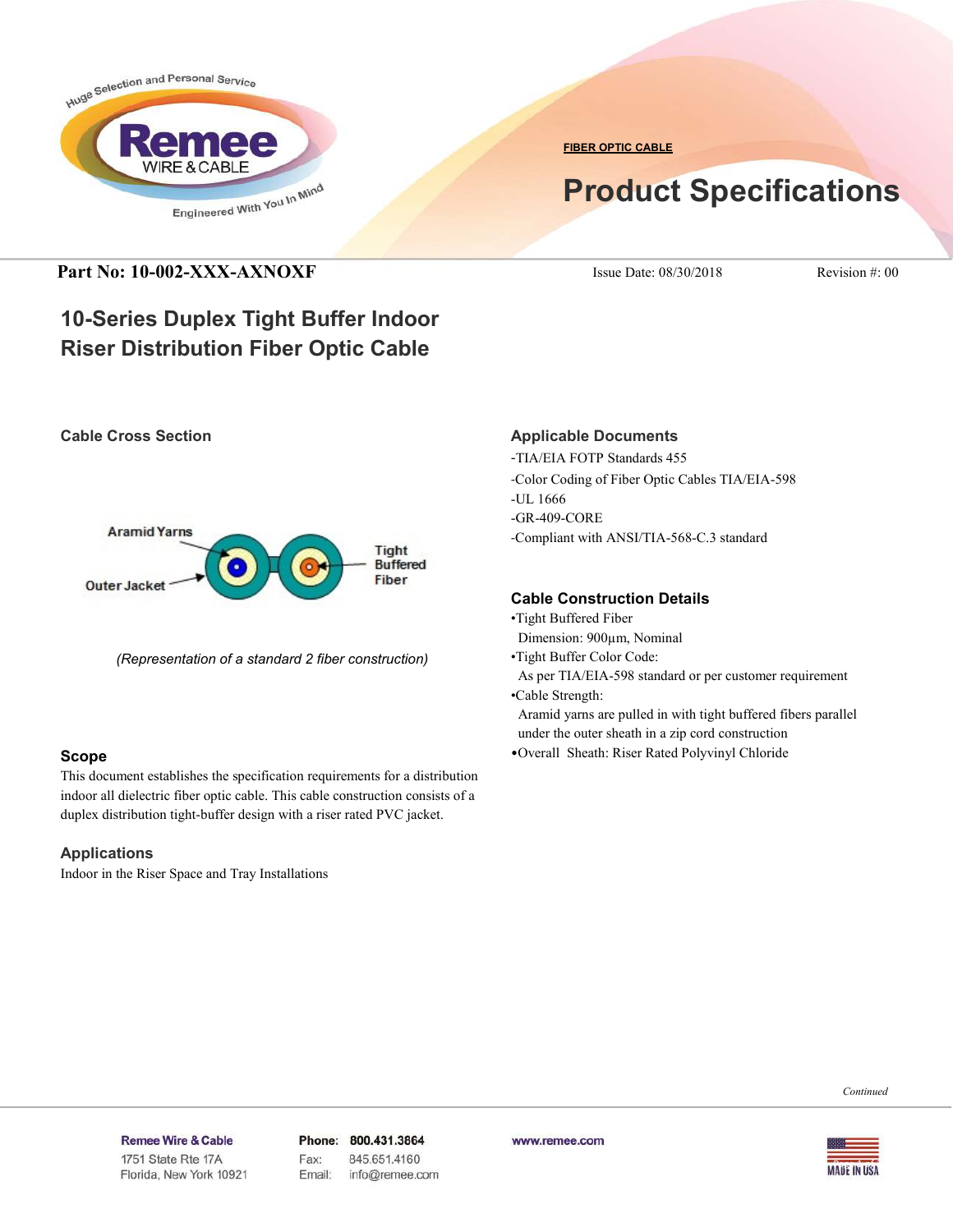

| Remee Products Part<br>Number | Number<br>of Fibers | Cable OD<br>in $(mm)$            | Weight<br>$lb/1000ft$ (kg/km) |  |
|-------------------------------|---------------------|----------------------------------|-------------------------------|--|
| 10-002-XXX-AXNONF             |                     | $0.118 \times 0.255$ (3.0 x 6.5) | 11(16)                        |  |
| 10-002-XXX-AXNOGF             |                     | $0.079 \times 0.173$ (2.0 x 4.4) | 5(8)                          |  |

| <b>Jacket Color</b> |              |  |  |  |
|---------------------|--------------|--|--|--|
| Designation         | Color        |  |  |  |
| B                   | <b>Black</b> |  |  |  |
| Y                   | Yellow       |  |  |  |
| Z                   | Orange       |  |  |  |
| A                   | Aqua         |  |  |  |
| M                   | Violet       |  |  |  |

| Fiber Type $(P/N)$                      | Maximum Attenuation dB/km |         |         | Overfill Launch Min<br>Bandwidth<br>$(MHz-km)$ |        | EMBc<br>$(MHz-km)$ | Gigabit Ethernet Mini-<br>mum Link Distance<br>(Meters) |        | 10 Gigabit Ethernet<br>Minimum Link Dis-<br>tance (Meters) |        |         |
|-----------------------------------------|---------------------------|---------|---------|------------------------------------------------|--------|--------------------|---------------------------------------------------------|--------|------------------------------------------------------------|--------|---------|
|                                         | 850 nm                    | 1300 nm | 1310 nm | 1550 nm                                        | 850 nm | 1300 nm            |                                                         | 850 nm | 1300 nm                                                    | 850 nm | 1300 nm |
| 62.5µm OM1 1GIG (22J)                   | 3.2                       | 1.0     | N/A     | N/A                                            | 200    | 600                | N/A                                                     | 300    | 550                                                        | 32     | ٠       |
| 50um OM2 10GIG (12D)                    | 3.0                       | 1.0     | N/A     | N/A                                            | 750    | 500                | N/A                                                     | 800    | 550                                                        | 150    | ٠       |
| 50um OM3 10GIG (12N)                    | 3.0                       | 1.0     | N/A     | N/A                                            | 1500   | 500                | 2000                                                    | 1000   | 550                                                        | 300    | ٠       |
| 50um OM4 10GIG (12V)                    | 3.0                       | 1.0     | N/A     | N/A                                            | 3500   | 500                | 4700                                                    | 1040   | 550                                                        | 550    | ٠       |
| SM OS2 G.652.D (76K)                    | N/A                       | N/A     | 0.40    | 0.30                                           | N/A    | N/A                | N/A                                                     | N/A    | 5000                                                       | N/A    | 10000   |
| SM OS2 G.652.D (74K)                    | N/A                       | N/A     | 0.35    | 0.25                                           | N/A    | N/A                | N/A                                                     | N/A    | 5000                                                       | N/A    | 10000   |
| SM OS2 G.652.D/G.657.A1 BIF (76U)*      | N/A                       | N/A     | 0.40    | 0.30                                           | N/A    | N/A                | N/A                                                     | N/A    | 5000                                                       | N/A    | 10000   |
| SM OS2 G.652.D/G.657.A2, B2 BIF (76F)** | N/A                       | N/A     | 0.40    | 0.30                                           | N/A    | N/A                | N/A                                                     | N/A    | 5000                                                       | N/A    | 10000   |

 *\* G.657.A1 (76U) Mandrel Radius of 10mm, 1 turn at 1550nm with an induced attenuation of ≤0.50dB*

 *\*\* G.657.A2,B2 (76F) Mandrel Radius of 7.5mm, 1 turn at 1550nm with an induced attenuation of ≤0.40dB*

 *Please call the factory for all other fiber types*



Remee Wire & Cable Issue No.: 05

Florida, New York 10921

Phone: 800.431.3864 Fax: 845.651.4160 info@remee.com Email:

www.remee.com